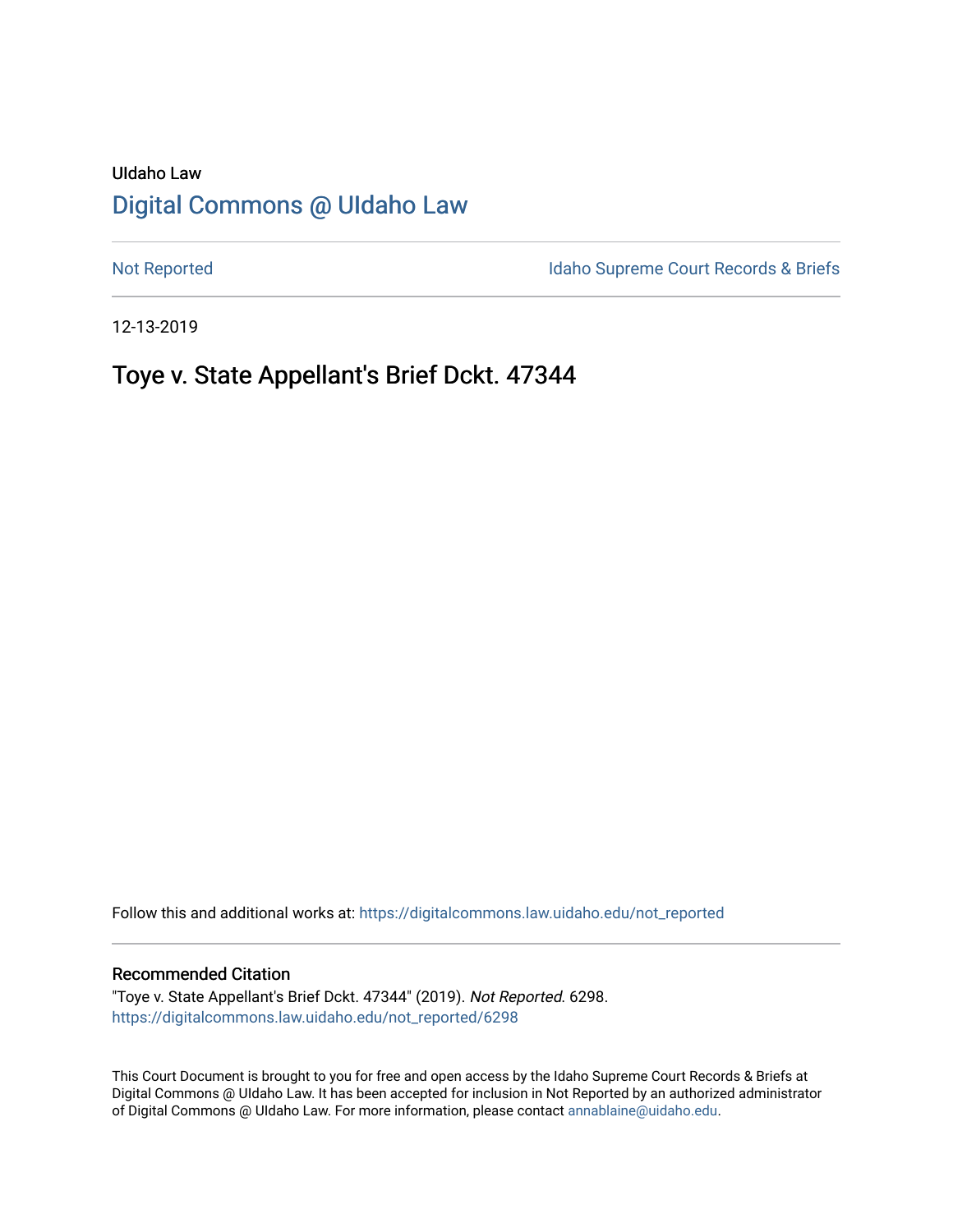Electronically Filed 12/13/2019 1 :04 PM Idaho Supreme Court Karel Lehrman, Clerk of the Court By: Brad Thies, Deputy Clerk

### IN THE SUPREME COURT OF THE STATE OF IDAHO

) ) ) ) ) ) ) ) )

RORIQUE JAMES TOYE,

Petitioner-Appellant,

**v.** 

STATE OF IDAHO,

Respondent.

NO. 47344-2019

ADA COUNTY NO. CV0l-18-10552

APPELLANT'S BRIEF

### BRIEF OF APPELLANT

### APPEAL FROM THE DISTRICT COURT OF THE FOURTH JUDICIAL DISTRICT OF THE STATE OF IDAHO, IN AND FOR THE COUNTY OF ADA

HONORABLE PATRICK J. MILLER District Judge

ERIC D. FREDERICKSEN State Appellate Public Defender I.S.B. #6555

BEN P. MCGREEVY Deputy State Appellate Public Defender I.S.B. #8712 322 E. Front Street, Suite 570 Boise, Idaho 83702 Phone:(208)334-2712 Fax: (208) 334-2985 E-mail: documents@sapd.state.id.us

ATTORNEYS FOR PETITIONER-APPELLANT KENNETH K. JORGENSEN Deputy Attorney General Criminal Law Division P.O. Box 83720 Boise, Idaho 83720-0010 (208) 334-4534

ATTORNEY FOR RESPONDENT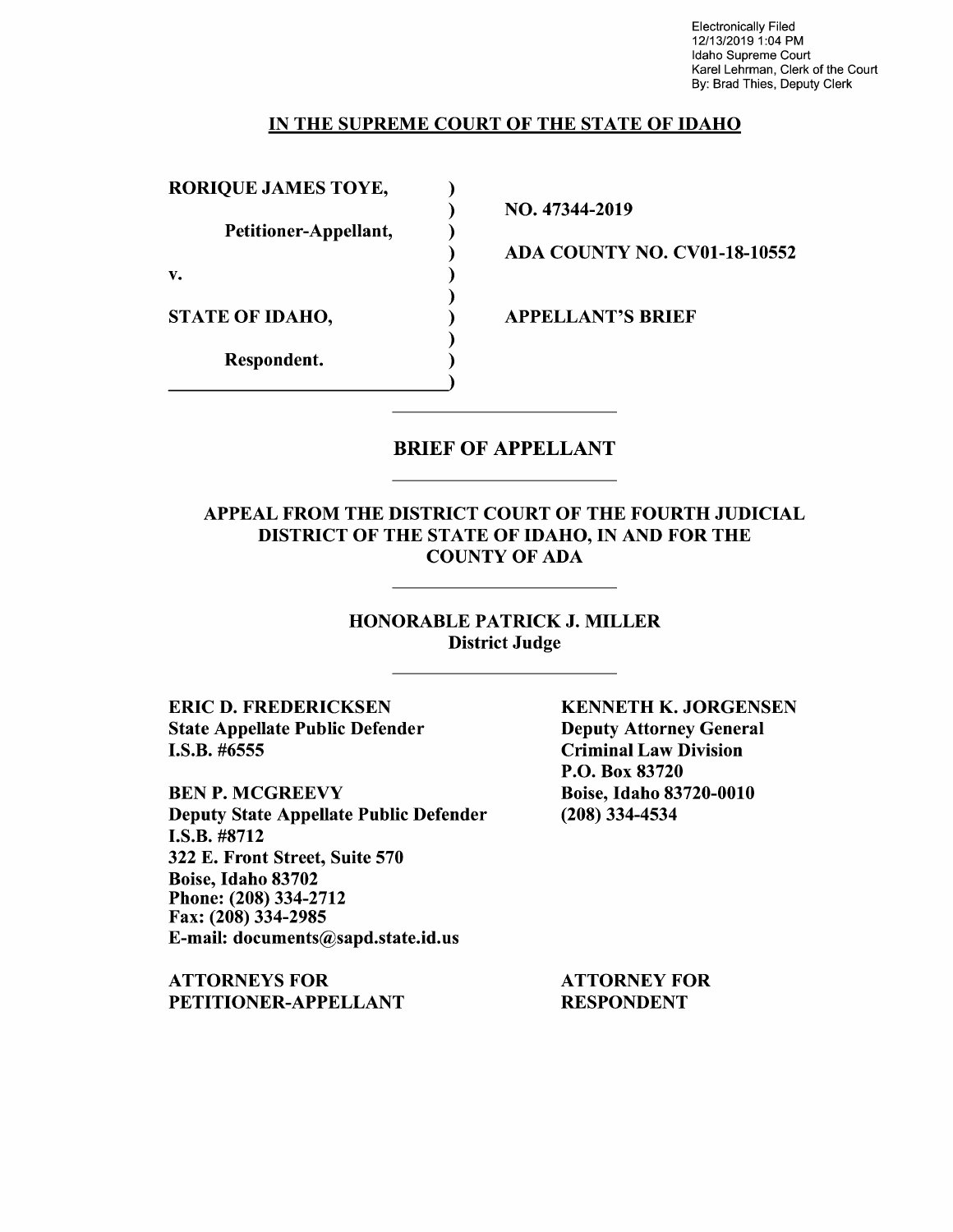# **TABLE OF CONTENTS**

| Statement of the Facts and                                                                                                                                                                                          |
|---------------------------------------------------------------------------------------------------------------------------------------------------------------------------------------------------------------------|
|                                                                                                                                                                                                                     |
|                                                                                                                                                                                                                     |
| The District Court Erred When It Summarily Dismissed Mr. Toye's<br>Amended Petition With Respect To The Pre-Trial Claim, Because<br>The District Court Improperly Took Judicial Notice Of Its Personal              |
| A. Introduction                                                                                                                                                                                                     |
|                                                                                                                                                                                                                     |
| The District Court Improperly Took Judicial Notice Of Its Personal<br>$C_{\cdot}$<br>Recollection Of The Trial Proceedings In Mr. Toye's Underlying<br>Criminal Case, Because The District Court Did Not Obtain The |
|                                                                                                                                                                                                                     |
|                                                                                                                                                                                                                     |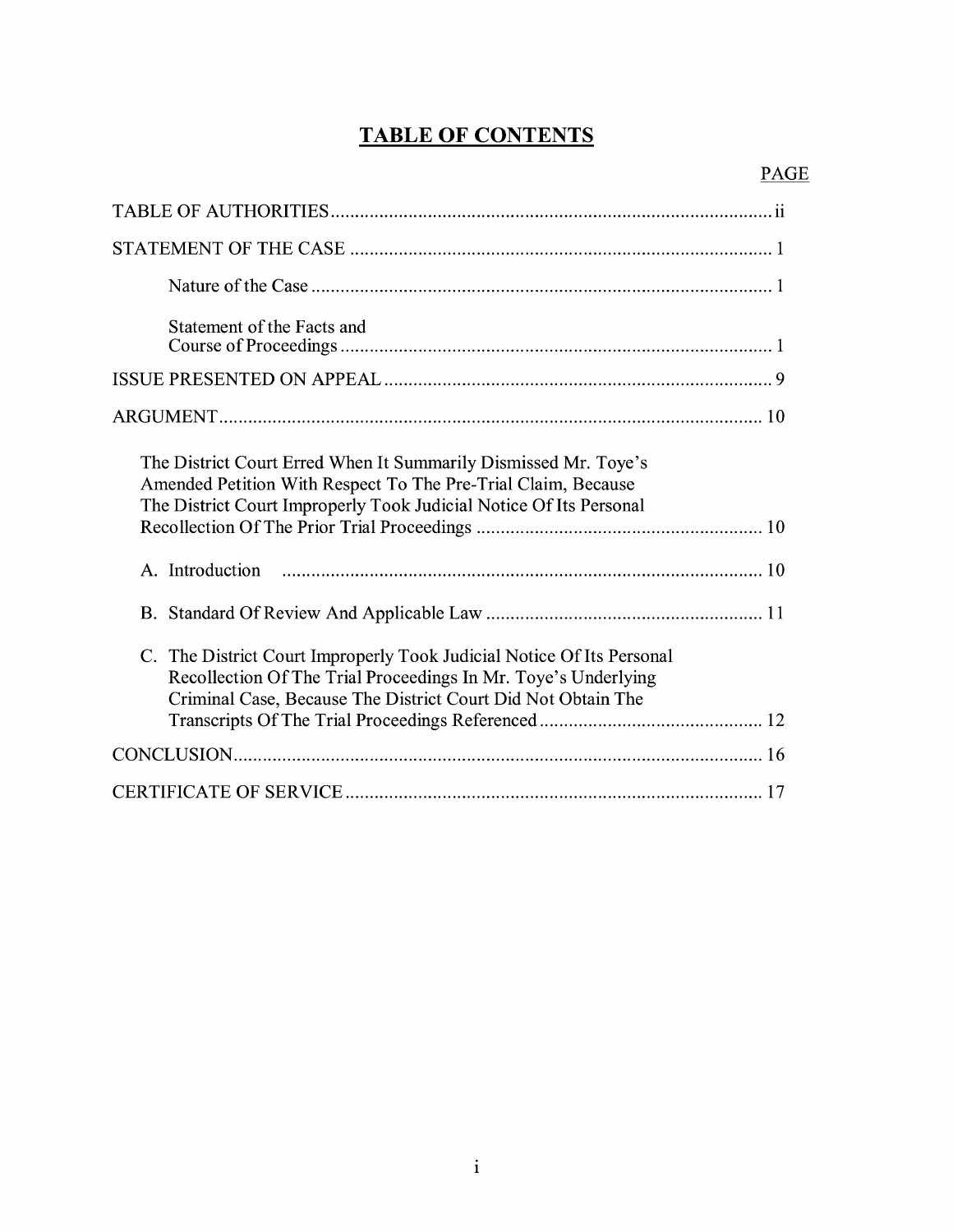# **TABLE OF AUTHORITIES**

# Cases

## **Statutes**

## Rules

|--|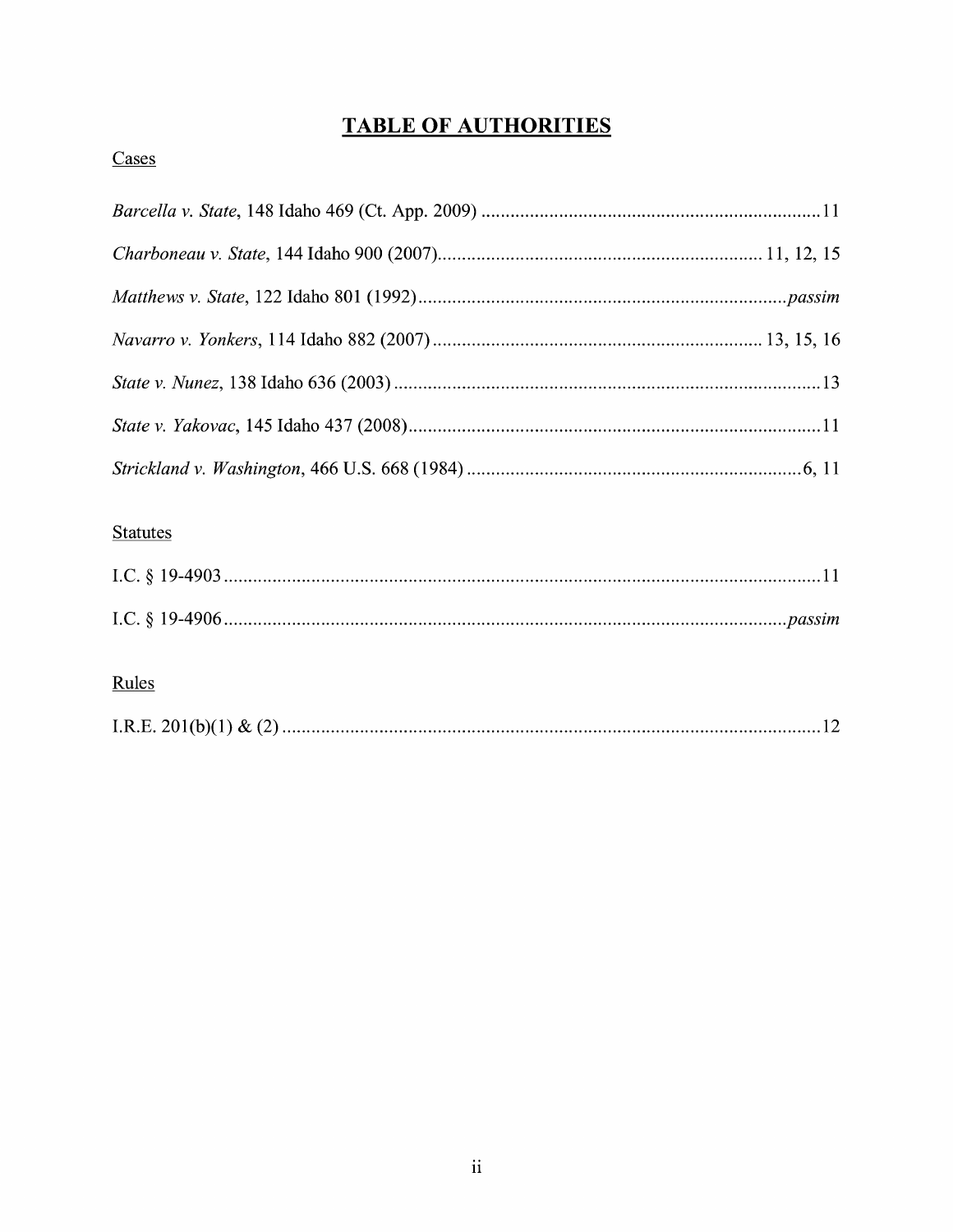#### STATEMENT OF THE CASE

#### Nature of the Case

After the State filed a motion for summary disposition of Rorique James Toye's amended petition for post-conviction relief, the district court summarily dismissed all three of Mr. Toye's claims of ineffective assistance of counsel. The district court determined Mr. Toye had not shown prejudice as to the claim of pre-trial ineffective assistance of trial counsel, based in part on its taking judicial notice of its personal recollection of the prior trial proceedings. However, the district court took judicial notice of its personal recollection without obtaining the trial transcripts referenced. In this appeal, Mr. Toye asserts the district court erred when it summarily dismissed his amended petition with respect to the pre-trial claim, because the district court improperly took judicial notice of its personal recollection of the prior trial proceedings.

#### Statement of the Facts and Course of Proceedings

In Ada County No. CR01-17-6311, the State charged Mr. Toye with two counts of lewd conduct with a minor child and two counts of sexual battery of a minor, and he entered a not guilty plea. (R., p.36.) The charges related to allegations that Mr. Toye had fathered two children with his teenaged daughter. *(See* **R.,** p.77.) Following a jury trial, the jury convicted Mr. Toye on all four counts. **(R.,** p.36.) The district court imposed for each count a unified sentence of thirty years, with thirteen years fixed, with the sentences to run concurrently with each other. **(R.,** p.37.) Mr. Toye did not appeal from the judgment of conviction. **(R.,** p.37.)

Mr. Toye filed, pro se, a Petition and Affidavit for Post-Conviction Relief. **(R.,** pp.12- 19.) He also filed a Motion and Affidavit in Support for Appointment of Counsel. (R., pp.22- 25.) The district court appointed conflict counsel to represent him. *(See* R., pp.29-30.)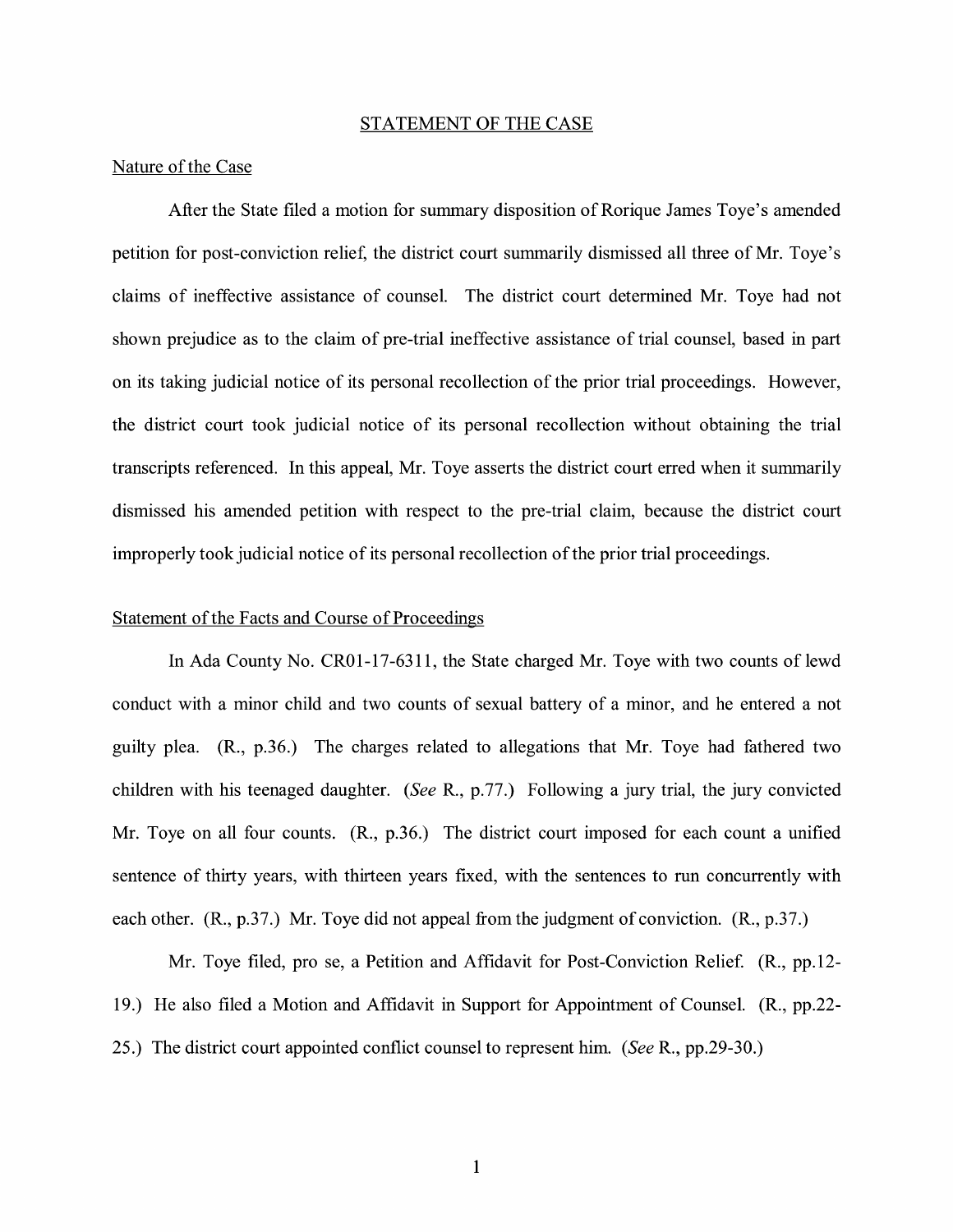Mr. Toye, through counsel, then filed an Amended Petition for Post-Conviction Relief. (R., pp.35-46.) He asserted that trial counsel was ineffective "[d]uring the pre-trial phase of the underlying criminal case," because trial counsel "failed to adequately convey and/or explain plea agreement offers from the Government, so that Mr. Toye eventually proceeded to trial without a defense and against his wishes, and resulted in prejudice to Mr. Toye." (R., p.37.) Mr. Toye asserted that "trial counsel failed to adequately inform him of the repercussions of proceeding to trial without a viable defense, such as the cost and loss of judicial resources, which contributed to Mr. Toye proceeding to trial without a viable defense and against his wishes, and resulted in prejudice to Mr. Toye." (R., p.38.)

Mr. Toye also asserted that trial counsel was ineffective "[d]uring the jury trial phase of the underlying criminal case," because trial counsel "caused bias against Mr. Toye with the jury during the jury selection process of the Petitioner's trial, by tainting the jury with questions and comments which were biased against the Petitioner." (R., p.38.) He asserted that trial counsel was ineffective "[d]uring the Sentencing phase of the underlying criminal case," because trial counsel "failed to object to improper statements made by the District Judge at the Sentencing Hearing, which the Court relied upon in imposing a harsher sentence upon Mr. Toye. The District Court misstated items of factual information, to Mr. Toye's detriment." (R., p.39.)

Mr. Toye asserted that trial counsel "failed to provide the effective assistance of counsel during the pre-trial, jury trial, and sentencing phases of the case, in that his performance fell below objective standards of reasonableness for competent representation." (R., p.42.) He then asserted that "he was prejudiced by proceeding to trial against his wishes, rather than pleading guilty, accepting responsibility for his offense, and saving valuable judicial resources." (R., p.42.) He continued: "Mr. Toye asserts that had he done so, the Court would have taken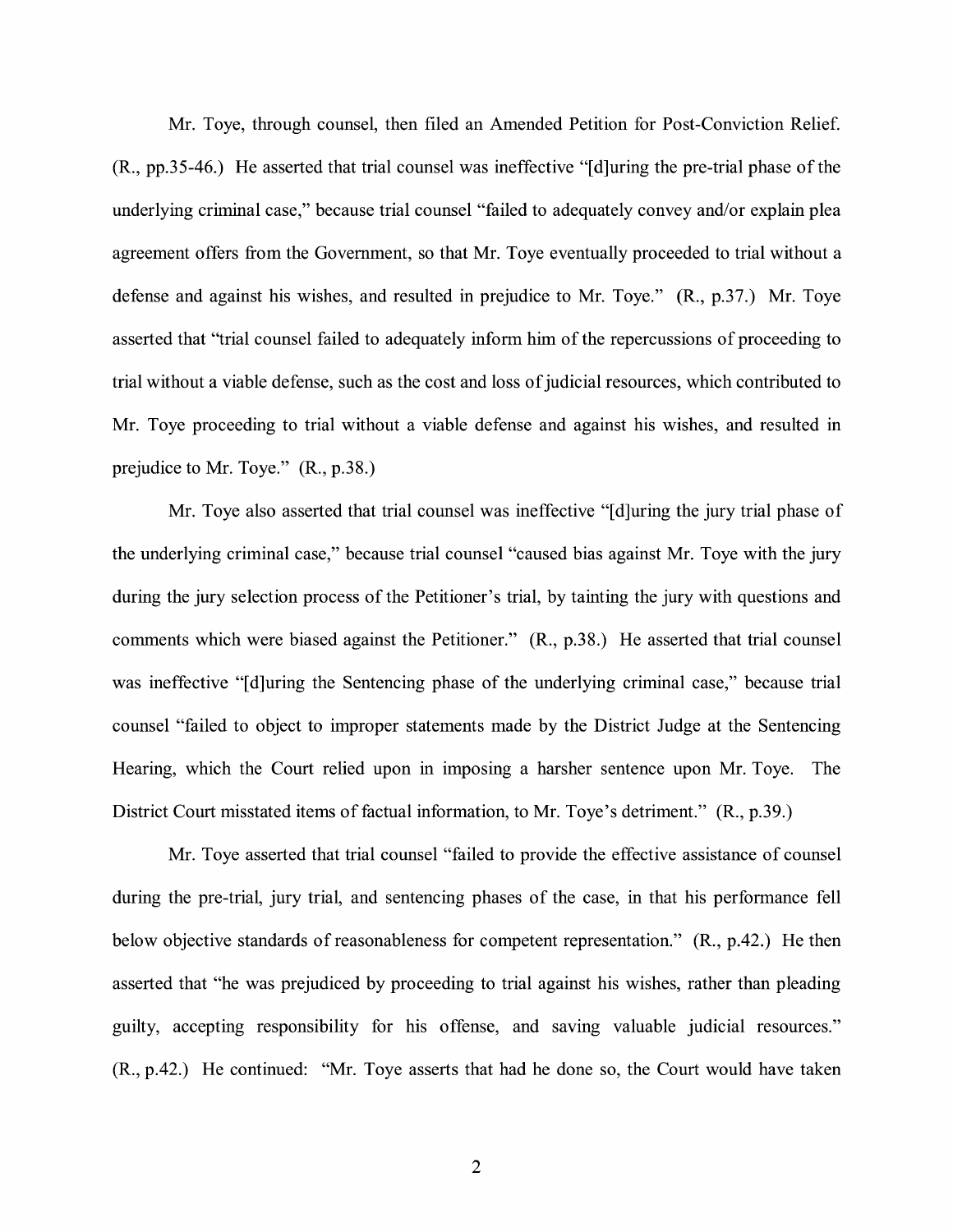some mercy on him and considered a lesser sentence, rather than the thirty-year sentence he received. But for counsel's misdirection or lack of direction, Mr. Toye would not have proceeded to jury trial in the first place." **(R.,** p.42.) Mr. Toye asserted that the absence of trial counsel's "errors during the pre-trial phase of Mr. Toye's case would have dramatically changed the outcome of the proceedings." **(R.,** pp.42-43.) Further, Mr. Toye asserted prejudice with respect to the voir dire and sentencing claims. *(See* R., p.43.)

Mr. Toye requested that the judgment of conviction be vacated and his case remanded for further proceedings, as well as such other and further relief as the district court deemed proper. **(R.,** p.44.) He did not sign the Verification of Petition. **(R.,** p.45.) He also filed an Affidavit of Petitioner in Support of Petition for Post-Conviction Relief, which was unsigned. (R., pp.48-53.)

The State later filed a Motion for Summary Disposition of Amended Petition for Post-Conviction Relief. (R., pp.60-62.) The State asserted Mr. Toye did not raise a genuine issue of fact that his attorney's performance was deficient or prejudiced him, and he waived claims not contained in his amended petition. **(R.,** pp.60-61.) The State requested the district court "take judicial notice of all court hearings and transcripts submitted to the court." **(R.,** p.61.)

The State also filed a Brief in Support of Motion for Summary Disposition. **(R.,** pp.63- 71.) The brief requested "that the State's Answer be incorporated herein." **(R.,** p.63.) In the brief, the State argued that Mr. Toye had not raised "a genuine fact that his attorney was deficient or that he was prejudiced," and he did not "provide the court with admissible evidence of any of the three claims .... " (R., p.69.) The State contended, "The Petition simply concludes that counsel was deficient without providing admissible evidence of facts to support his conclusion," and thus there was no way Mr. Toye "can show that counsel's tactical choices would have changed the outcome of the trial." (R., p.69.) On the pre-trial claim, while Mr. Toye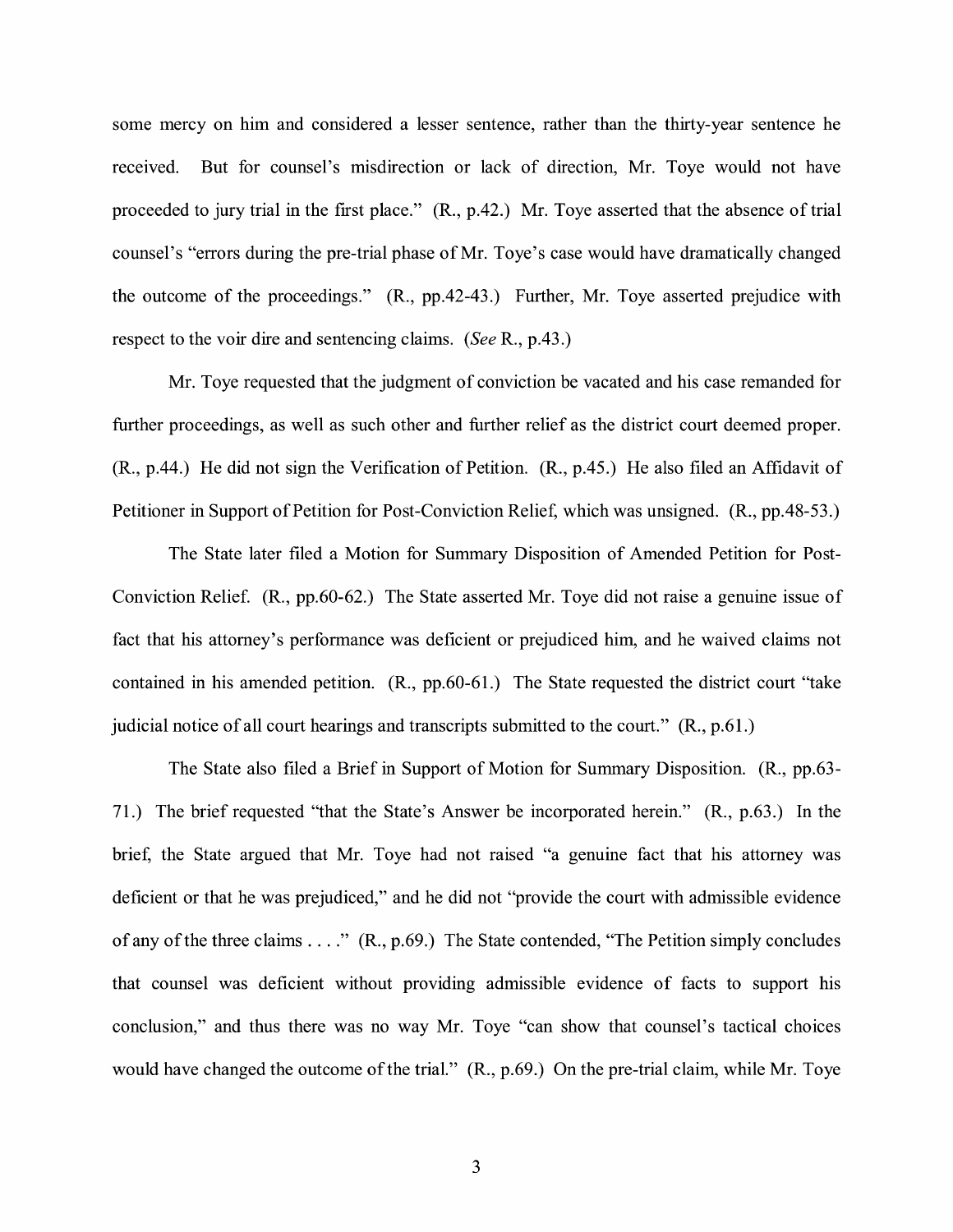had asserted that he wanted to plead guilty and he proceeded to trial without a viable defense and against his wishes, the State argued, "As stated in the State's Answer-the evidence against [Mr.] Toye was clear and overwhelming—he had no defense." (R., pp.69-70.) The State also argued Mr. Toye had not presented admissible evidence to support the voir dire and sentencing claims in the amended petition. *(See* R., p.70.)

Moreover, in the State's Answer to Amended Petition for Post-Conviction (R., pp.72-80), the State argued, with respect to the pre-trial claim: "Respondent denies this constituted deficient performance or would have changed the outcome of the trial because: First, this allegation is not supported by any admissible evidence. To the contrary, the State has multiple admissible documents refuting this allegation" (R., p.74). The State argued it had conveyed plea offers to Mr. Toye's trial counsel, but Mr. Toye decided to go to trial. *(See* R., pp.74, 81-84.) The State further argued that Mr. Toye did not plead guilty, because he believed he had done nothing wrong. *(See* R., pp.74-77.) That argument was based on the presentence report and other materials prepared after the jury trial. *(See* R., pp.74-77, 85-102.) The State also argued it had held all the evidence in the underlying criminal case, including DNA evidence linking Mr. Toye to the offenses. *(See* R., p.77.)

Mr. Toye subsequently filed a signed Affidavit of Petitioner in Support of Petition for Post-Conviction Relief. (R., pp.105-113.) On the pre-trial claim, Mr. Toye averred that he did not wish to proceed to a jury trial in his case, but trial counsel "either failed to communicate plea bargain offers to me, or took so little time doing so that I have minimal recollection of any such communications." (R., p.107.) He asserted, "I do not recall hearing any actual firm plea offers or receiving any written settlement offers from the State." (R., p.107.)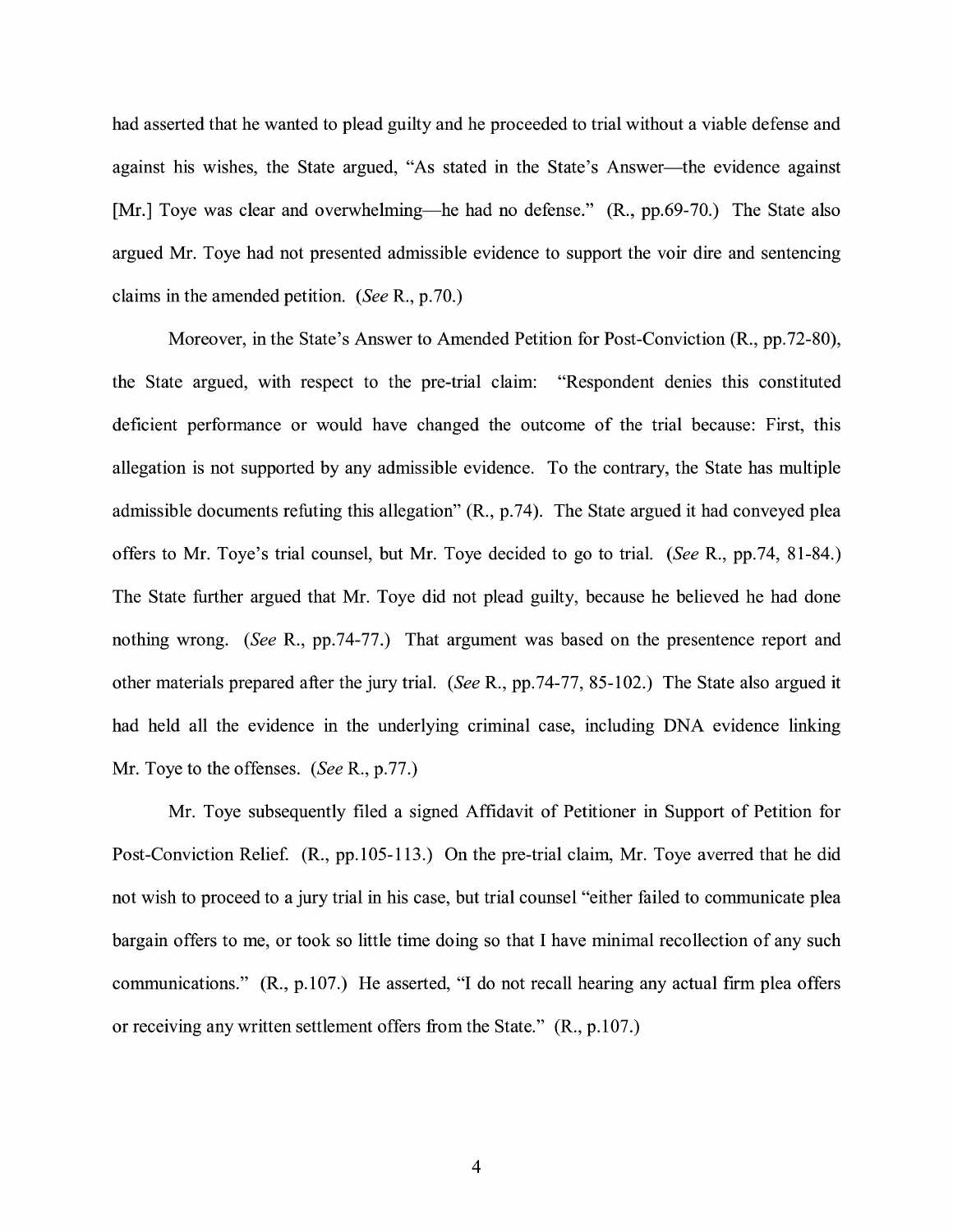Further, Mr. Toye averred that trial counsel "did not take the time to assist me with the plea bargaining process, explain the process to me, explain the consequences of proceeding to trial without a viable defense, or provide guidance on how to proceed, other than to jury trial." (R., p.107.) He asserted: "I eventually became so overwhelmed and disheartened that I 'gave up' and lost hope in his defense. My case then proceeded to jury trial, despite my lack of a viable defense, and I was convicted." (R., p.107.) Mr. Toye later learned "that proceeding to trial without a viable defense would be considered a waste of judicial time and resources, and could weigh against me during sentence," but trial counsel never discussed that with him. (R., p.107.)

Mr. Toye also filed a Petitioner's Verification for Amended Petition for Post-Conviction Relief, with a signed Verification of Petition related to the amended petition. (R., pp.114-16.) He subsequently filed a Reply to State's Motion for Summary Disposition of Amended Petition for Post-Conviction Relief. (R., pp.117-29.) The reply asserted that Mr. Toye's amended "petition and supporting affidavit were ( eventually) sworn and verified, and therefore constitute admissible evidence to support his claims." (R., p.123.)

Regarding the pre-trial claim, Mr. Toye asserted in the reply that he had provided evidence to support the claim "in the form of his sworn declarations contained in his sworn amended petition and supporting affidavit." (R., p.125.) This evidence "demonstrated that his counsel failed to properly advise him, in a fashion that would have lessened the prejudice against him in the case result," thus providing a prima facie case of ineffective assistance of counsel. (R., p.125.) Mr. Toye also asserted his evidence supported a prima facie case of ineffective assistance counsel as to his other two claims. *(See* R., pp.126-28.) He therefore requested that the district court deny the State's motion for summary disposition. *(See* R., p.128.) Mr. Toye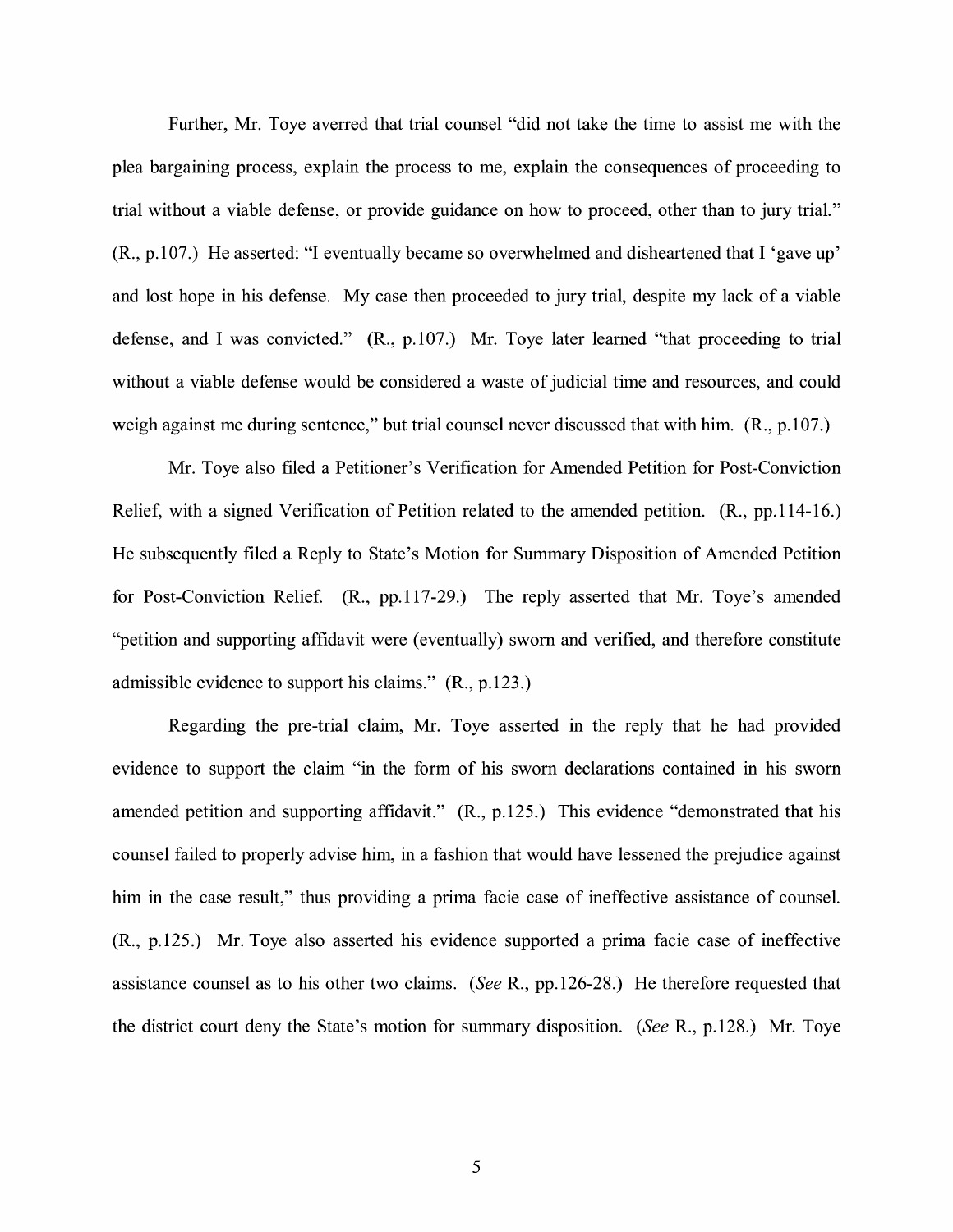attached copies of the transcripts of trial counsel's voir dire and the sentencing hearing from the underlying criminal case. (R., pp.133-63.)

At the hearing on the motion for summary disposition, the district court stated it would be "considering the verified petition, the affidavit of the defendant, and the transcripts of proceedings in the underlying criminal case that were ordered."  $(Tr., p.6, L.22 - p.7, L.1)$  The parties told the district court there were no other portions of the record that the district court had overlooked. *(See* Tr., p.7, Ls.2-6.)

On the pre-trial claim, the State argued that Mr. Toye had "decided not to plead guilty."  $(Tr., p.7, L.24 - p.8, L.6.)$  As for Mr. Toye's assertion that trial counsel failed to tell him he did not have a viable defense, the State argued: "I don't know how much clearer it could get when he already knew that he confessed to the crime and we had DNA. There was no viable defense to this crime." (Tr., p.8, Ls.8-13.) Later, the State contended that Mr. Toye "was never going to plead guilty" and "never thought he did anything wrong." (Tr., p.9, Ls.21-24.)

Mr. Toye asserted he only needed to make a prima facie showing of ineffective assistance of counsel to get past summary disposition. *(See* Tr., p.10, Ls.11-14.) He submitted that he had provided enough evidence for a prima facie showing for all three claims. *(See* Tr., p.10, L.14 p.12, L.6.) When asked for clarification on what he was seeking, Mr. Toye explained he would be entitled to a new trial if he prevailed on the pre-trial or voir dire claims, and to a new sentencing hearing if he prevailed on the sentencing claim. *(See Tr., p.12, L.16 – p.13, L.7.)* 

On the pre-trial claim, the district court determined, "there is a material fact—issue of fact as to what went on between trial counsel and the defendant." (Tr., p.13, Ls.13-16.) The district court determined, "so far as the first prong of *[Strickland v. Washington,* 466 U.S. 668 (1984)], there is a material fact that justifies an evidentiary hearing." (Tr., p.14, Ls.18-21.)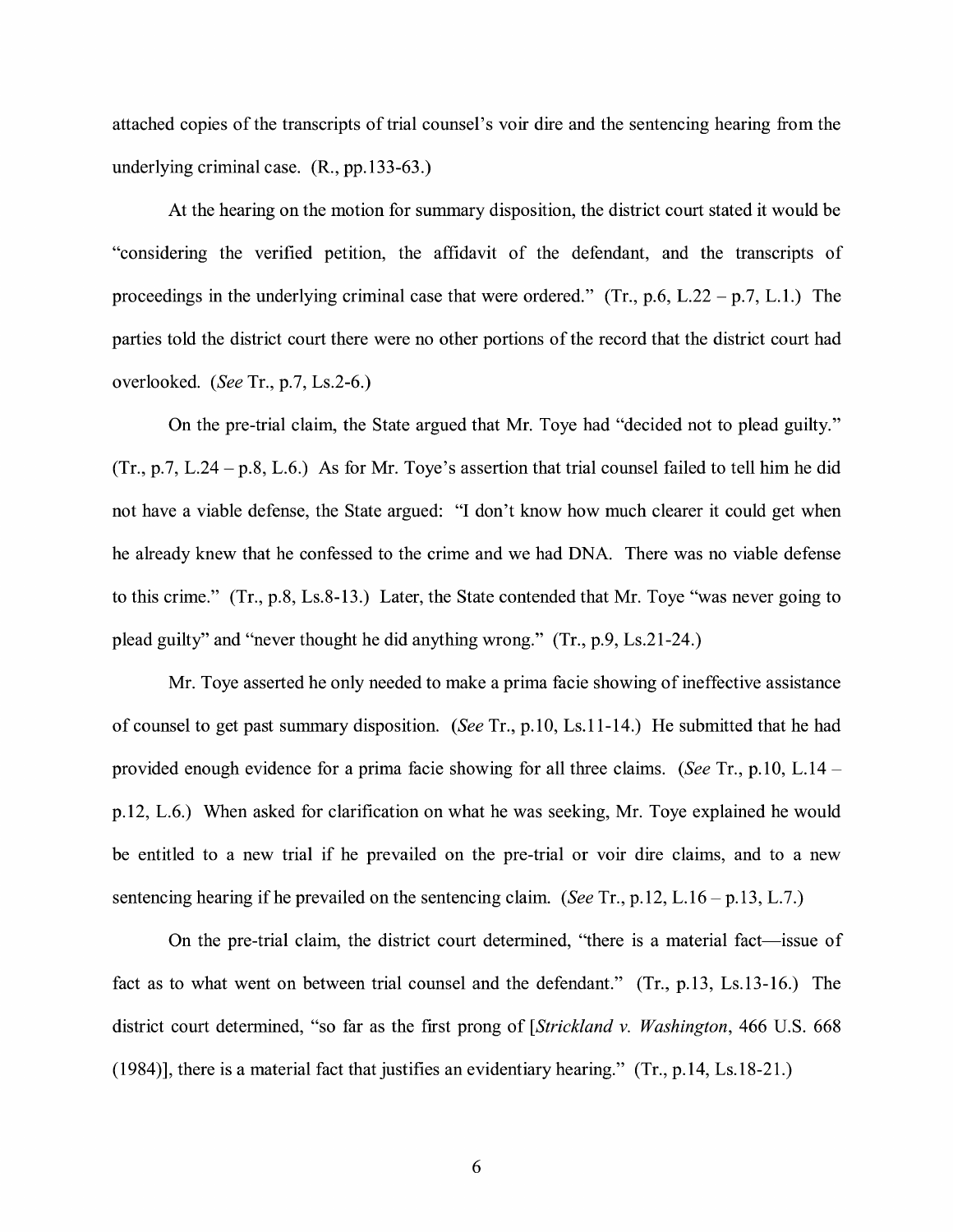However, the district court also determined, "The second prong of *Strickland versus Washington* I do not believe has been made." (Tr., p.14, Ls.22-23.) Mr. Toye had the burden of showing "that there is at least a factual issue that there would have been a different outcome."  $(Tr., p.14, L.24-p.15, L.3.)$ 

The district court determined: "In terms of the trial, the evidence at trial was overwhelming. [The prosecutor] has accurately stated the nature of the record at trial, and, I guess, to some extent I am taking judicial notice of that even though I didn't announce that to begin with." (Tr., p.15, Ls.4-9.) The district court then determined, "But because I was there at the trial, the record of the trial clearly shows, if one transcribes it, that the victim testified as to the conduct, the defendant had admitted to the conduct, the DNA tests on the child, all of that showed that the outcome of the trial was really never in doubt." (Tr., p.15, Ls.9-15.) The district court had presided over Mr. Toye's trial in the underlying criminal case. *(See* R., p.36.)

Additionally, the district court stated it would "never hold it against someone at sentencing the fact that they chose to go to trial and hold the State to its burden." (Tr., p.15, L.25  $-$  p.16, L.4.) The district court thought there was no logical connection between Mr. Toye not hearing the plea offers, and his receiving a harsher penalty because he went to trial. *(See*  Tr., p.16, L.20 – p.17, L.1.) Per the district court, because it was not bound by the sentencing recommendations of the parties, "the fact that Mr. Toye passed up the opportunity for a more lenient recommendation at sentencing is not proof that he would have received a more lenient sentence." *(See Tr., p.17, L.2 – p.18, L.7.)* The district court determined, "there just simply isn't evidence sufficient to say that the sentence would have been more lenient had there not been a trial." (Tr., p.18, Ls.22-25.)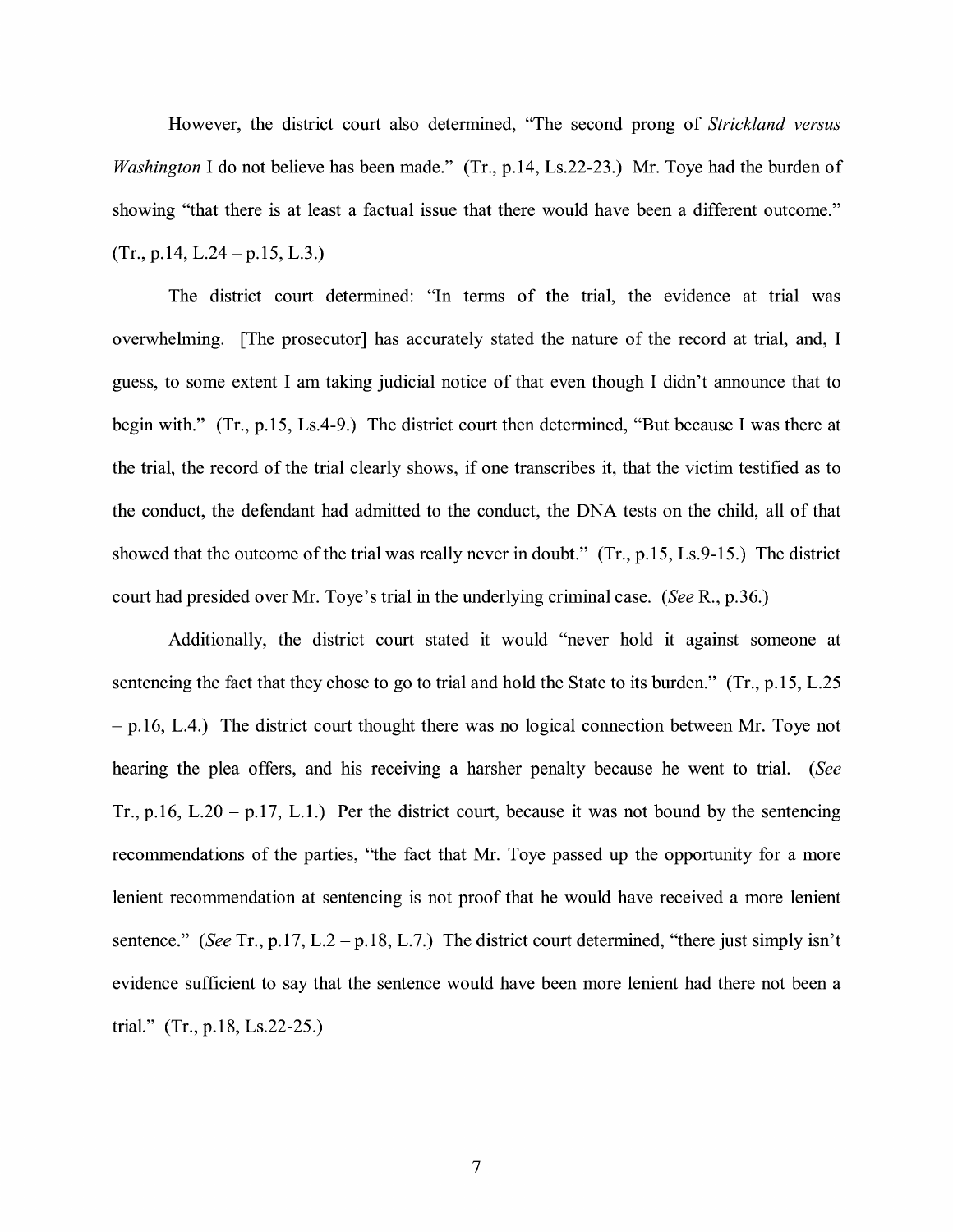The district court also determined the evidence was insufficient to support Mr. Toye's voir dire and sentencing claims. *(See* Tr., p.19, L.4 - p.27, L.1.) Thus, the district court granted the State's motion for summary disposition. (Tr., p.27, Ls.2-3.) Several months later, the district court, with a new presiding judge, ordered the preparation of a transcript of the old presiding judge's oral decision, and granted the motion for summary disposition based on the old presiding judge's reasoning. (Order Re: Summary Disposition, Aug. 28, 2019.)<sup>1</sup> The district court entered a Judgment dismissing with prejudice Mr. Toye's amended petition. (R., pp.164-65.)

Mr. Toye filed a Notice of Appeal timely from the district court's Order Re: Summary Disposition and Judgment. (R., pp.166-69.)

<sup>&</sup>lt;sup>1</sup> The Order Re: Summary Disposition is the subject of Mr. Toye's Motion to Augment, filed contemporaneously with this brief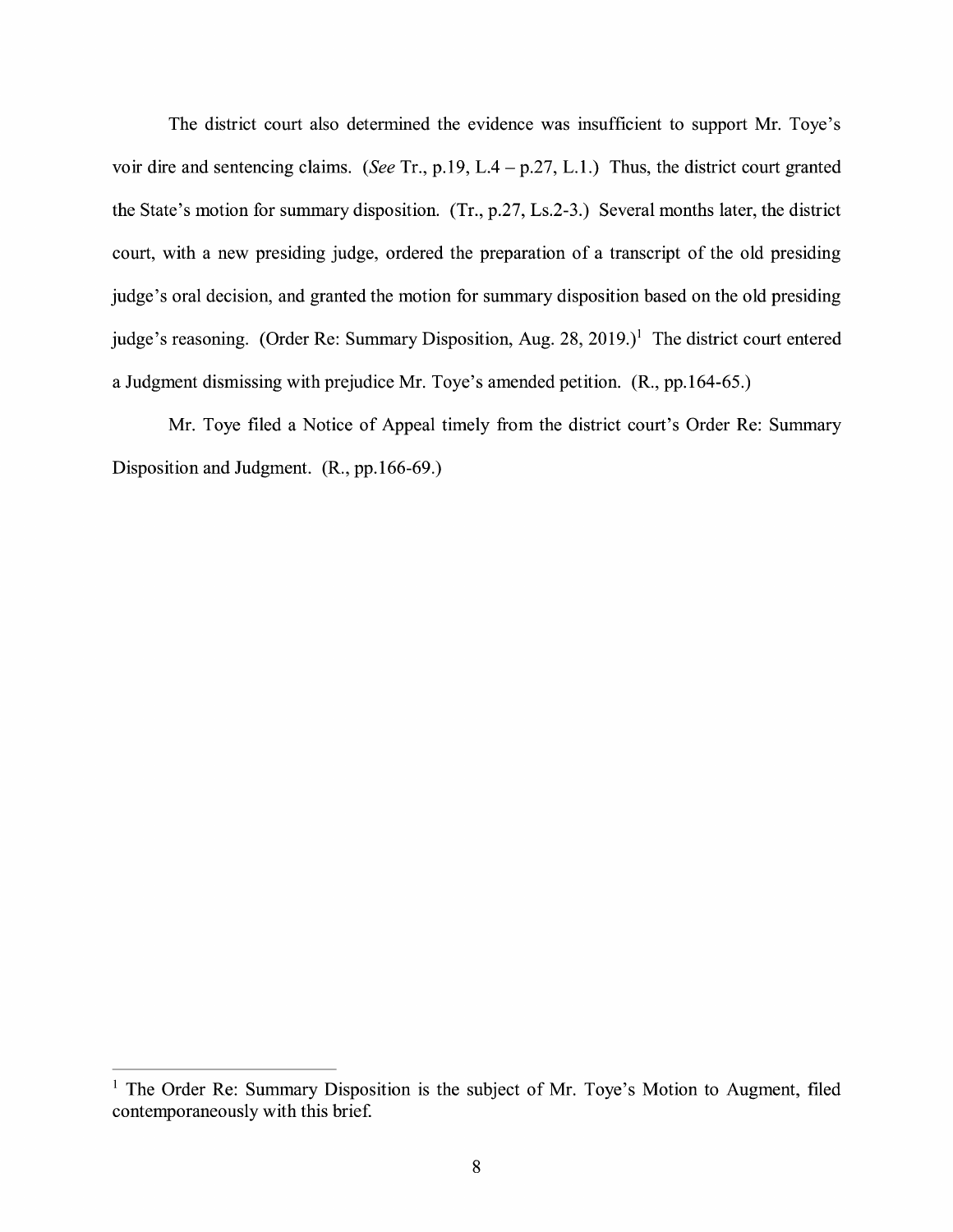## ISSUE

Did the district court err when it summarily dismissed Mr. Toye's amended petition with respect to the pre-trial claim, because the district court improperly took judicial notice of its personal recollection of the prior trial proceedings?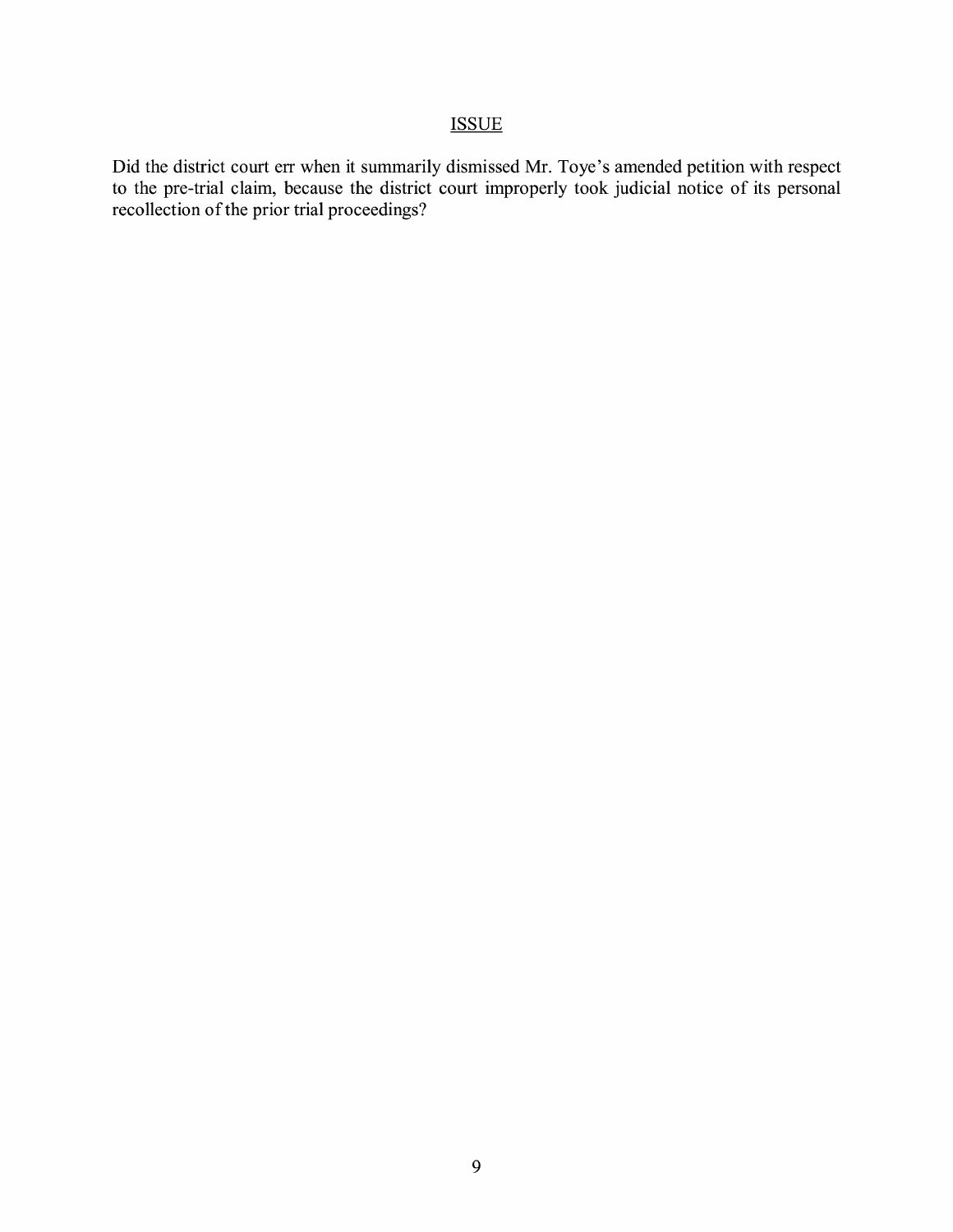#### ARGUMENT

### The District Court Erred When It Summarily Dismissed Mr. Toye's Amended Petition With Respect To The Pre-Trial Claim, Because The District Court Improperly Took Judicial Notice Of Its Personal Recollection Of The Prior Trial Proceedings

#### A. Introduction

Mr. Toye asserts the district court erred when it summarily dismissed his amended petition with respect to the pre-trial claim of ineffective assistance of counsel, because the district court improperly took judicial notice of its personal recollection of the prior trial proceedings. The district court determined that the prosecutor "has accurately stated the nature of the record at trial, and, I guess, to some extent I am taking judicial notice of that even though I didn't announce that to being with." (Tr., p.15, Ls.5-9.) Based on its personal recollection of the trial proceedings from the underlying criminal case, the district court determined, "the record of the trial clearly showed, if one transcribes it, that the victim testified as to the conduct, the defendant had admitted to the conduct, the DNA tests on the child, all of that showed that the outcome of the trial was really never in doubt." (Tr., p.15, Ls.9-15.) The district court used its personal recollection to support its determination that Mr. Toye had not shown prejudice on the pre-trial claim. *(See* Tr., p.14, L.22-p.18, L.25.)

However, the district court improperly took judicial notice of its personal recollection of the trial proceedings in the underlying criminal case, because the district court did not obtain the transcripts of the trial proceedings referenced. Thus, the district court's summary dismissal of Mr. Toye's amended petition should be reversed as to the pre-trial claim, and the matter should be remanded for further proceedings.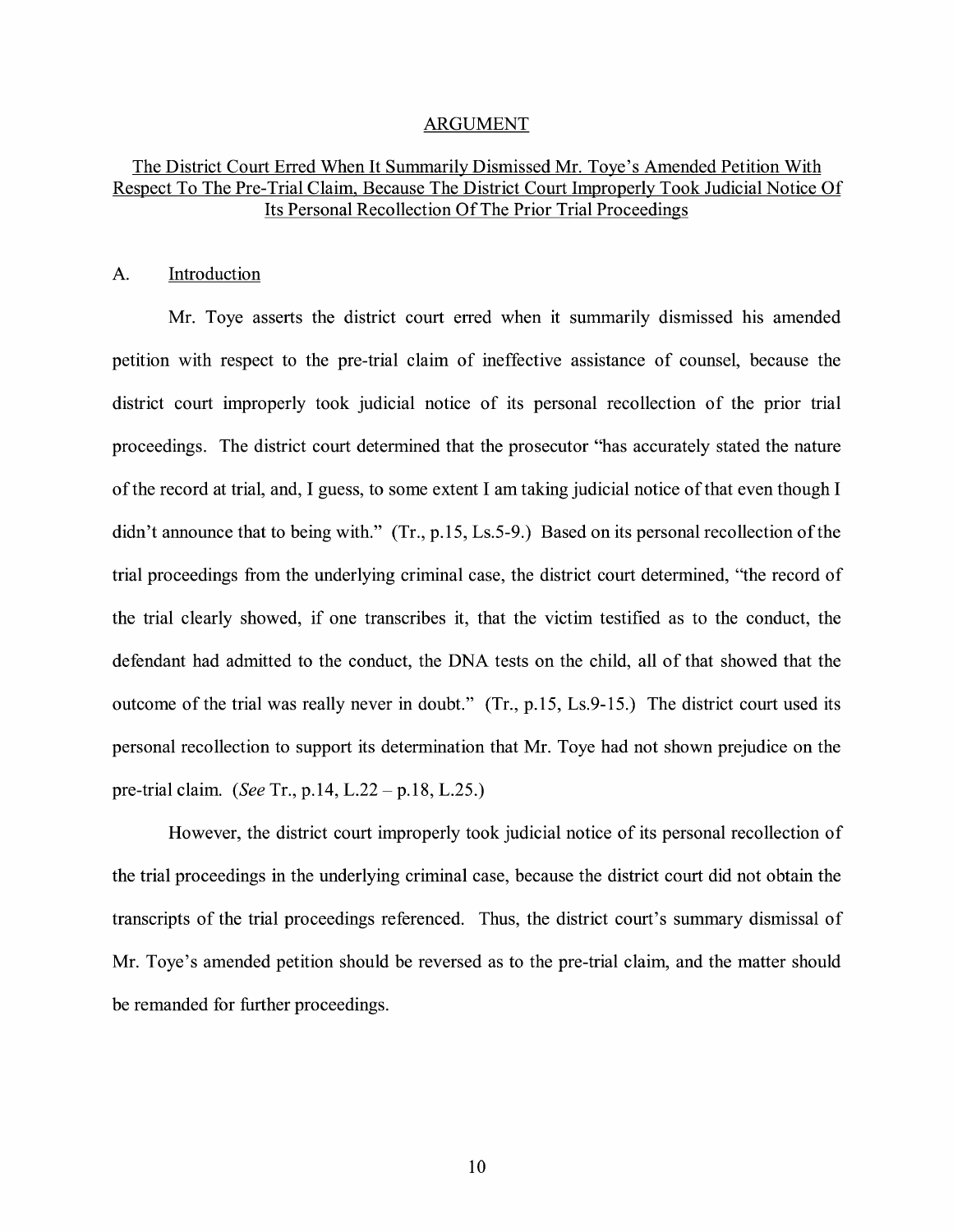#### B. Standard Of Review And Applicable Law

"An application for post-conviction relief under the Uniform Post Conviction Procedure Act (UPCPA) is civil in nature." *Charboneau v. State,* 144 Idaho 900, 903 (2007). Like any other civil plaintiff, a petitioner for post-conviction relief must prove by a preponderance of the evidence the factual allegations upon which the application for post-conviction relief is based. *Id.* However, unlike a complaint in a normal civil action, "an application for post-conviction relief must include affidavits, records, or other evidence supporting its allegations, or must state why such supporting evidence is not included." *Id.* (citing I.C. § 19-4903).

A claim of ineffective assistance of counsel may properly be brought under the UPCPA. *Barcella v. State,* 148 Idaho 469, 477 (Ct. App. 2009). "Claims for ineffective assistance of counsel are reviewed utilizing the two-prong test set forth in *Strickland v. Washington,* [ 466 U.S. 668 (1984)]." *State v. Yakovac,* 145 Idaho 437, 444 (2008). "To prevail on such a claim, the applicant for post-conviction relief must demonstrate (1) counsel's performance fell below an objective standard of reasonableness; and (2) there is a reasonable probability that, but for counsel's errors, the result would have been different." *Id.* 

"Summary disposition of a petition for post-conviction relief is appropriate if the applicant's evidence raises no genuine issue of material fact." *Charboneau,* 144 Idaho at 903 (citing I.C.  $\S$  19-4906(b) & (c)). "A material fact has some logical connection with the consequential facts, and therefore is determined by its relationship to the legal theories presented by the parties. If such a factual issue is presented, an evidentiary hearing must be conducted." *Yakovac,* 145 Idaho at 444 (internal quotation marks, citation, and alteration omitted).

On review of a summary disposition of a post-conviction petition, an appellate court "will determine whether a genuine issue of fact exists based on the pleadings, depositions and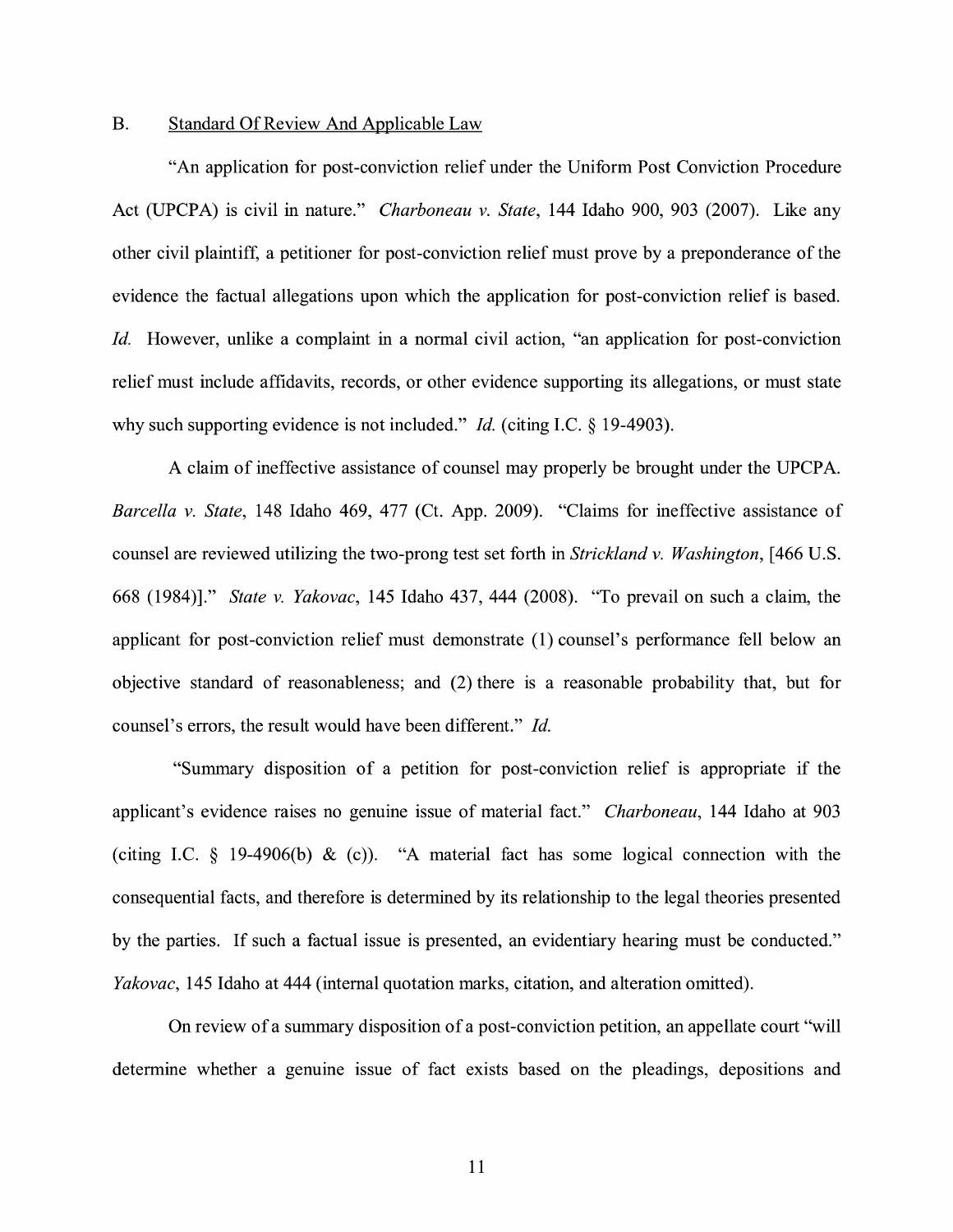admissions together with any affidavits on file and will liberally construe the facts and reasonable inferences in favor of the non-moving party." *Charboneau,* 144 Idaho at 903. "A court is required to accept the petitioner's unrebutted allegations as true, but need not accept the petitioner's conclusions." *Id.* "When the alleged facts, even if true, would not entitle the applicant to relief, the trial court may dismiss the application without holding an evidentiary hearing." *Id.* Alleged facts would not entitle the applicant to relief when "(1) they are clearly disproved by the record of the original proceedings, or (2) do not justify relief as a matter of law." *Id.* 

### C. The District Court Improperly Took Judicial Notice Of Its Personal Recollection Of The Trial Proceedings In Mr. Toye's Underlying Criminal Case, Because The District Court Did Not Obtain The Transcripts Of The Trial Proceedings Referenced

Mr. Toye asserts the district court improperly took judicial notice of its personal recollection of the trial proceedings in the underlying criminal case, because the district court did not obtain the transcripts of the trial proceedings referenced. A district court "may judicially notice a fact that is not subject to reasonable dispute because it" either "is generally known within the trial court's territorial jurisdiction," or "can be accurately and readily determined from sources whose accuracy cannot reasonably be questioned." I.R.E. 201(b)(1) & (2).

In a case where a district court had summarily dismissed a post-conviction petition after giving notice of its intent to dismiss under I.C.  $\S$  19-4906(b), the Idaho Supreme Court held, "prior to dismissing a petition for post-conviction relief, the district court is required to obtain that portion of the trial transcript as is necessary to a determination 'on the basis of the application, the answer or motion, and the record,' that there are no material issues of fact and that the petitioner is not entitled to post-conviction relief."' *Matthews v. State,* 122 Idaho 801, 808 (1992) (quoting LC. § 19-4906(b)). The *Matthews* Court explained, "Facts may not be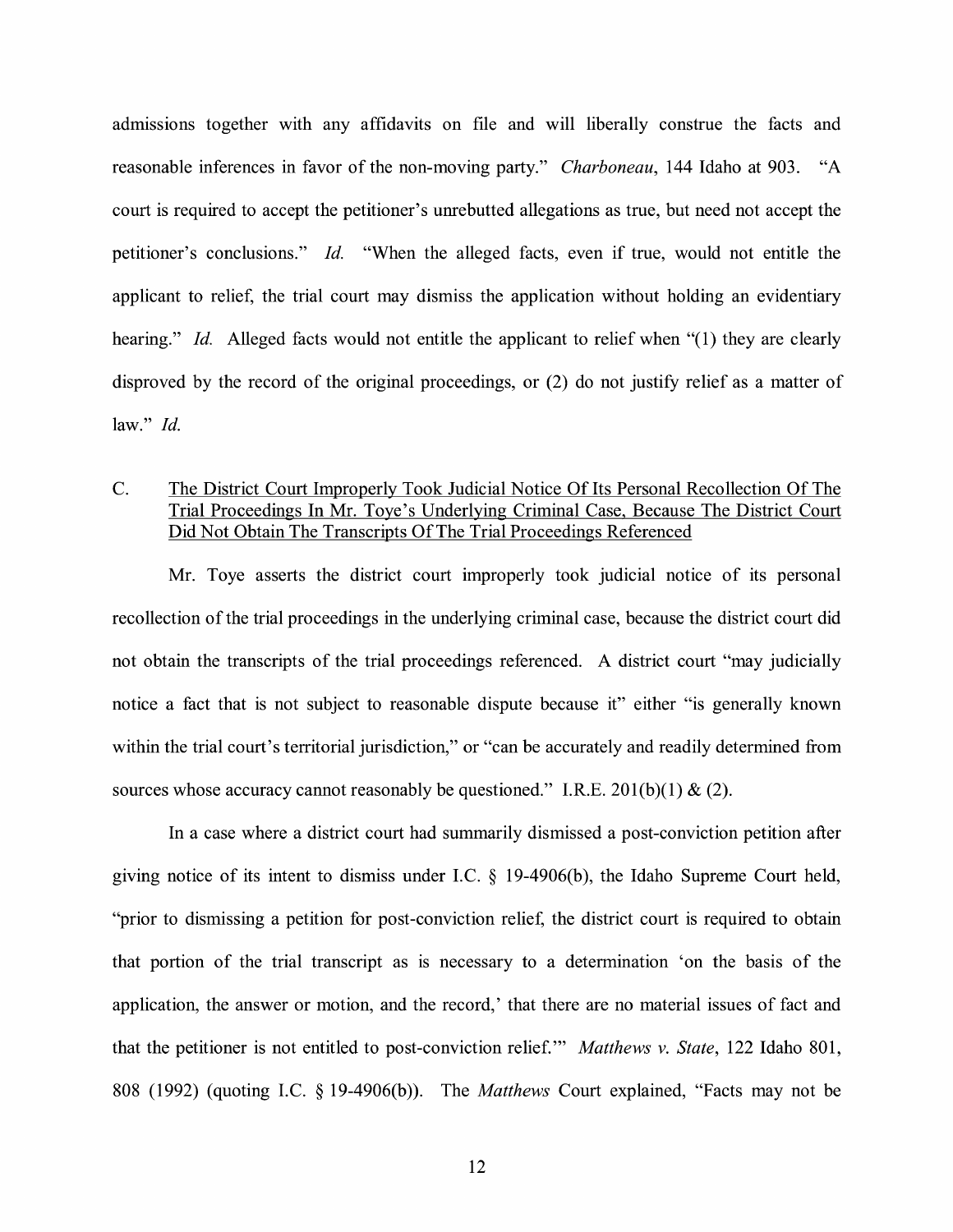judicially noticed simply because they are within the personal recollected knowledge of the judge, if those facts are not also generally known in the jurisdiction." *Id.* at 807. The Court also indicated that facts attendant to a trial are not capable of accurate and ready determination, absent a trial transcript. *See id.* at 808. Further, "Judicial notice taken of prior reported but not transcribed testimony cannot be allowed because conclusions drawn from that source are incapable of being reviewed by an appellate court." *Id.* 

The *Matthews* Court emphasized, "We do not mean to hold that full trial transcripts are required in every case where a petitioner alleges ineffective assistance of counsel." *Id.* "In some cases, no transcript will be necessary because the petitioner may be deficient on its face. In other cases, a partial transcript may be all that is required to satisfy the statute." *Id.* The Court reversed the district court's summary disposition as to the ineffective assistance of counsel claims where the district court had taken improper judicial notice, and remanded the claims for further proceedings. *Id.* at 808-09.

Later, in a child custody case, the Idaho Supreme Court held, "A judge may take judicial notice of personal recollection of prior proceedings to the extent that the judge recalls what occurred." *Navarro v. Yonkers,* 114 Idaho 882, 887 (2007) (citing *State v. Nunez,* 138 Idaho 636, 643 (2003)). Based on *Matthews,* the *Navarro* Court then reiterated, "However, the previous hearing must be transcribed so that any alleged error in such judicial notice is subject to appellate review." *Id.* ( citing *Matthews,* 122 Idaho at 808).

Here, the district court took judicial notice of its personal recollection of the prior trial proceedings, without obtaining transcripts of the proceedings referenced. The district court determined that the prosecutor "has accurately stated the nature of the record at trial, and, I guess, to some extent I am taking judicial notice of that even though I didn't announce that to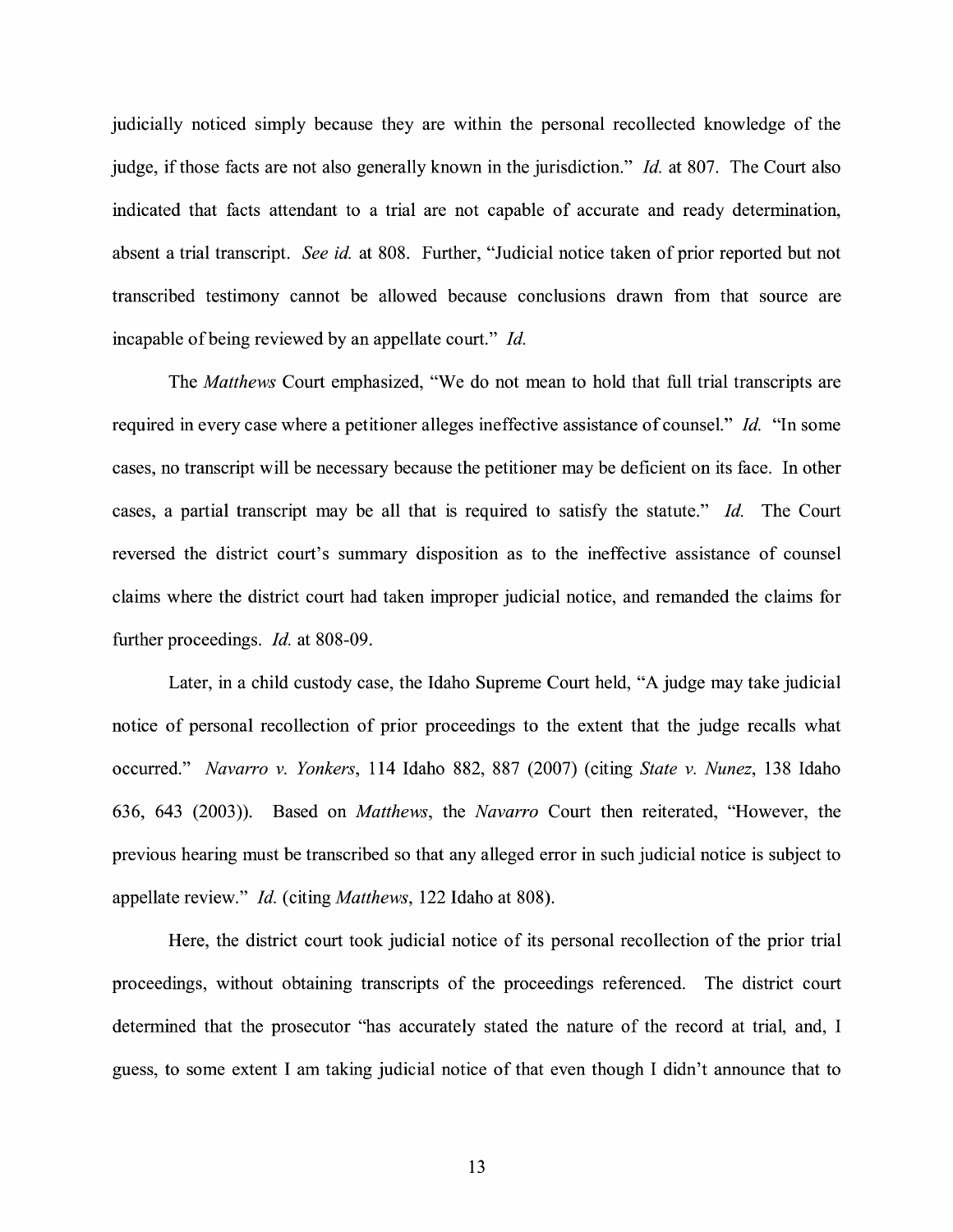begin with." (Tr., p.15, Ls.5-9.) The district court determined "the outcome of the trial was really never in doubt," based on its judicial notice of its personal recollection of the record of the trial, showing "that the victim testified as to the conduct, the defendant had admitted to the conduct, the DNA tests of the child." (Tr., p.15, Ls.11-15.) However, the transcripts of those parts of the trial record are absent from the record for this post-conviction case. The district court acknowledged that the trial transcripts referenced had not been obtained; rather, the district court knew, "because I was there at trial," what "the record of the trial clearly showed, if one transcribes it .... " *(See* Tr., p.15, Ls.9-11.)

Thus, the district court's judicial notice of its personal recollection of the prior trial proceedings was improper. The Court in *Matthews* held "that prior to dismissing a petition for post-conviction relief, the district court is required to obtain that portion of the trial transcript as is necessary to a determination 'on the basis of the application, the answer or motion, and the record,' that there are no material issues of fact and that the petition is not entitled to postconviction relief" *Matthews,* 122 Idaho at 808 (quoting LC. § 19-4906(b)).

A district court must similarly obtain the necessary portion of the trial transcript for summary dismissals of post-conviction relief based on the motion of a party under LC. § 19-  $4906(c)$ . Much like the standard for a summary disposition initiated by a district court under subsection (b), subsection (c) provides, "The court may grant a motion by either party for summary disposition of the application when it appears from the pleadings, depositions, answers to interrogatories, and admissions and agreements of the fact, together with any affidavits submitted, that there is no genuine issue of material fact and the moving party is entitled to judgment as a matter of law." I.C.  $\S$  19-4906(c).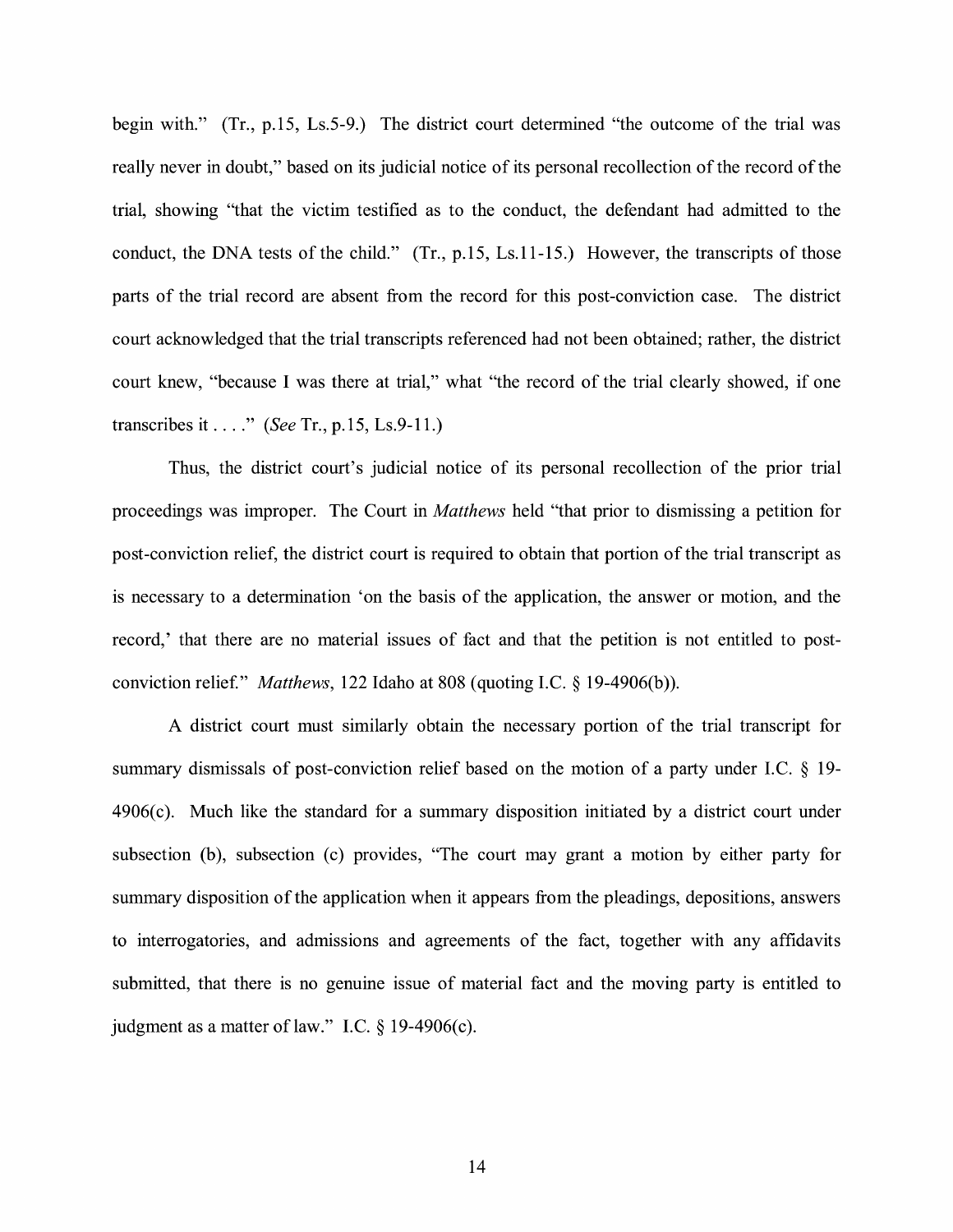The two standards for summary disposition are essentially the same, as exemplified by the Idaho Supreme Court in *Charboneau* observing, "Summary disposition of a petition for postconviction relief is appropriate if the applicant's evidence raises no genuine issue of material fact." *Charboneau,* 144 Idaho at 903 (citing LC. § 19-4906(b) & (c)). Thus, in light of the standards for summary disposition and following the logic of *Matthews,* prior to dismissing a petition for post-conviction relief based on a party's motion for summary disposition, the district court is required to obtain that portion of the trial transcript as is necessary to a determination "from the pleadings, depositions, answers to interrogatories, and admissions and agreements of the fact, together with any affidavits submitted," that there is no genuine issue of material fact and the moving party is entitled to judgment as a matter of law. *See Matthews,* 122 Idaho at 808; I.C.  $§$  19-4906(c).

The district court here therefore improperly took judicial notice of its personal recollection of the trial proceedings in the underlying criminal case, because the district court did not obtain the transcripts of the trial proceedings referenced. *See Navarro,* 114 Idaho at 887; *Matthews,* 122 Idaho at 808. The district court's judicial notice of its personal recollection does not rise to the level of what the district court must consider when addressing the motion for summary disposition, namely the "pleadings, depositions, answers to interrogatories, and admissions of agreements of fact, together with any affidavits submitted." *See* LC.§ 19-4906(c). The *Matthews* Court rejected a similar notion that such judicial notice of trial proceedings was at "the equivalent level of a court record" for purposes of subsection (b ). *See Matthews,* 122 Idaho at 807. Also, as the *Matthews* Court held, the judicial notice taken by the district court here, "of prior reported but not transcribed testimony cannot be allowed because conclusions drawn from that source are incapable ofbeing reviewed by an appellate court." *Matthews,* 122 Idaho at 808.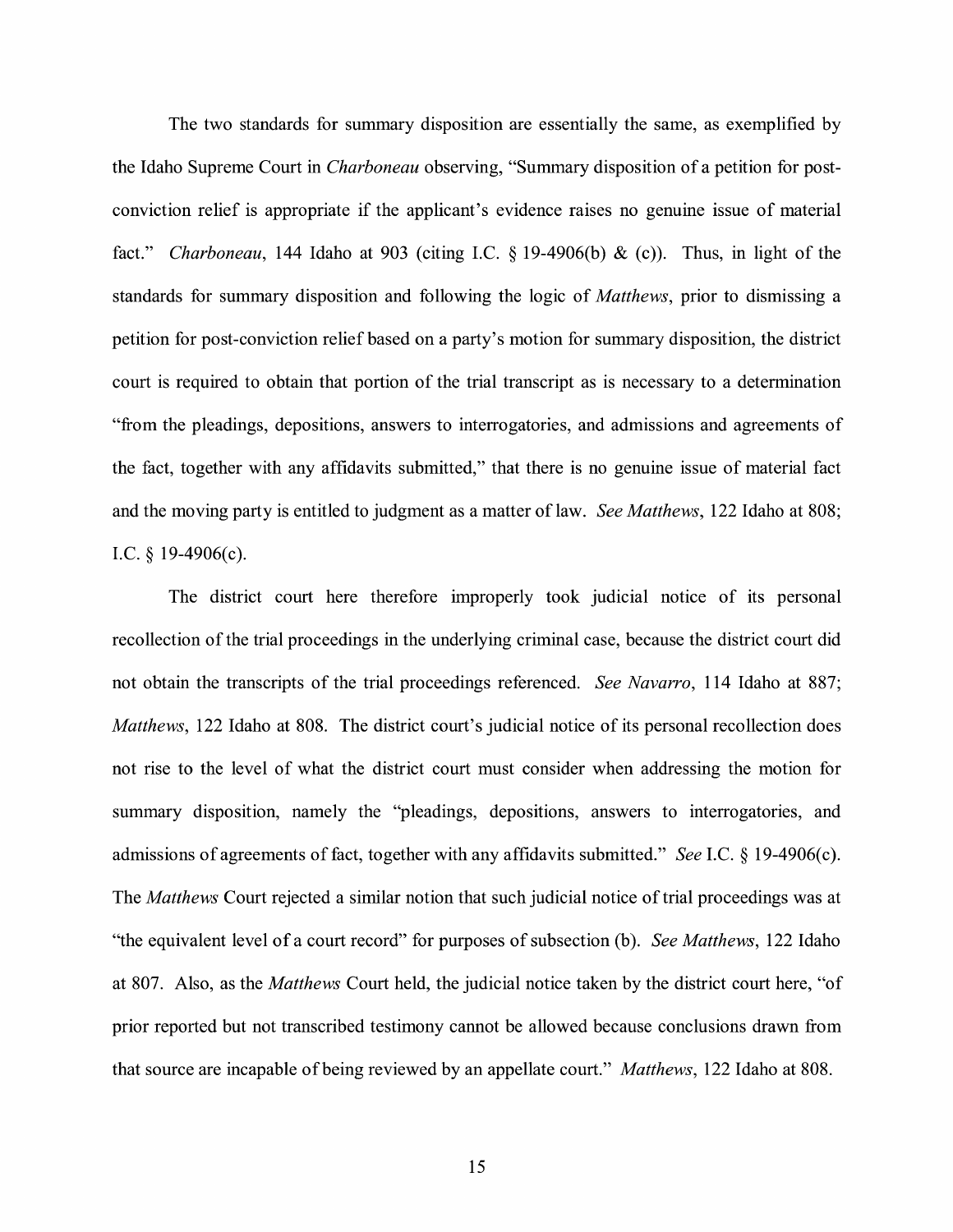In sum, the district court improperly took judicial notice of its personal recollection of the trial proceedings in the underlying criminal case, because the district court did not obtain the transcripts of the trial proceedings referenced. *See Navarro,* 114 Idaho at 887; *Matthews,* 122 Idaho at 808. Thus, the district court erred when it summarily dismissed Mr. Toye's amended petition with respect to the pre-trial claim. *See Matthews,* 122 Idaho at 808. The district court's summary dismissal of Mr. Toye's amended petition should be reversed as to the pre-trial claim, and the matter should be remanded for further proceedings. *See id.* at 808-09.

### **CONCLUSION**

For the above reasons, Mr. Toye respectfully requests that this Court reverse the district court's summary dismissal of his amended petition as to the pre-trial claim of ineffective assistance of counsel, and the remand the matter for further proceedings.

DATED this 13<sup>th</sup> day of December, 2019.

*Isl* Ben P. McGreevy BEN P. MCGREEVY Deputy State Appellate Public Defender